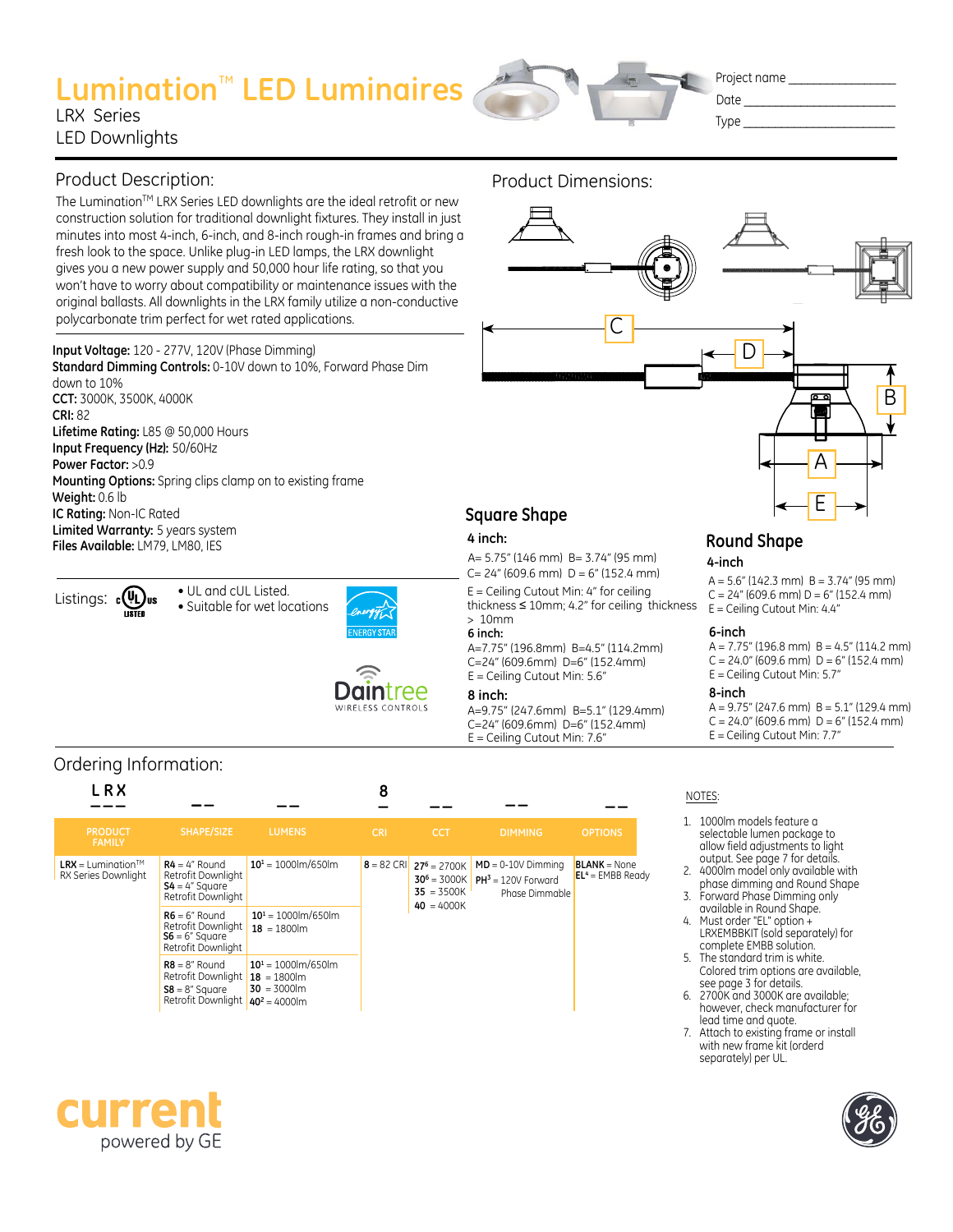The essential accessory for any project, the goof ring helps to cover openings in the ceiling with a trim that blends with the existing LRX trim. Goof rings are available in white only. Verify the existing opening and LRX fixture to order the correct goof ring, details shown in the table below. Always verify proper installation per the Installation Guide.



# **Installation Position**



*Note:* Please check the compatibility of the goof ring and the fixture by referring to the table below.

### **A. For Retrofit**

| <b>Goof Ring</b><br><b>SKU</b> | <b>Goof Ring</b><br><b>Description</b> | <b>Shape</b> | <b>Goof Ring Suitable</b><br><b>Fixture</b> | <b>Suitable Frame</b>                                                    | <b>Frame Hole</b> |            | Inside of Outside of Ceiling<br><b>Goof Ring Goof Ring Hole(min) Hole(max)</b> |            | Ceiling    |
|--------------------------------|----------------------------------------|--------------|---------------------------------------------|--------------------------------------------------------------------------|-------------------|------------|--------------------------------------------------------------------------------|------------|------------|
|                                |                                        |              |                                             | Dimensions (in.)                                                         | Size (in.)        | Size (in.) | Size (in.)                                                                     | Size (in.) | Size (in.) |
|                                | 93114516 GRRX4R6PTWT                   | Round        |                                             | LRXR4xxxxxxx 12.60 x 7.64 x 3.54                                         | $420 - 550$       | 4.48       | 7.09                                                                           | 5.2        | 6.69       |
|                                | 93114517 GRRX4S6PTWT                   |              |                                             | Square LRXS4xxxxxxx 12.60 x 7.64 x 3.54 4.20-5.50                        |                   | 4.48       | 7.09                                                                           | 5.2        | 6.19       |
|                                | 93114518 GRRX6R8PTWT                   | Round        |                                             | LRXR6xxxxxxx 12.60 x 7.64 x 3.54 5.91-6.50                               |                   | 6.18       | 9                                                                              | 6.5        | 8.6        |
|                                | 93114519 GRRX6S8PTWT                   |              |                                             | Square LRXS6xxxxxxx 13.35 x 11.34 x 3.54 5.95-7.50                       |                   | 6.22       | 8.98                                                                           | 7.5        | 8.08       |
|                                |                                        |              |                                             | 93114520 GRRX8R10PTWT Round LRXR8xxxxxxx 15.55 x 11.34 x 3.54 7.68-8.27  |                   | 7.87       | 10.5                                                                           | 8.27       | 10.1       |
|                                |                                        |              |                                             | 93114521 GRRX8S10PTWT Square LRXS8xxxxxxx 13.35 x 11.34 x 3.54 7.95-9.50 |                   | 8.23       | 10.98                                                                          | 9.5        | 10.08      |
|                                |                                        |              |                                             | 93114522 GRRX8R12PTWT Round LRXR8xxxxxxx 15.55 x 11.34 x 3.54 7.68-8.27  |                   | 7.87       | 12.99                                                                          | 10.1       | 12.59      |
|                                |                                        |              |                                             | 93114523 GRRX8S12PTWT Square LRXS8xxxxxxx 13.35 x 11.34 x 3.54 7.95-9.50 |                   | 8.23       | 1299                                                                           | 10.58      | 12.09      |

#### **B. For New Construction:**

| <b>Goof Ring</b><br><b>SKU</b> | <b>Goof Ring</b><br><b>Description</b> | <b>Goof Ring</b><br><b>Shape</b> | <b>Suitable</b><br><b>Fixture</b> | <b>Suitable Frame</b> | Inside of<br><b>Goof Ring</b> | Outside of<br><b>Goof Ring</b> | <b>Ceiling</b><br>Hole(min) | <b>Ceiling</b><br>Hole(max) |
|--------------------------------|----------------------------------------|----------------------------------|-----------------------------------|-----------------------|-------------------------------|--------------------------------|-----------------------------|-----------------------------|
|                                |                                        |                                  |                                   |                       | Size (in.)                    | Size (in.)                     | Size (in.)                  | Size (in.)                  |
|                                | 93114516 GRRX4R6PTWT                   | Round                            | LRXR4xxxxxxx                      | FRAME4Rxxxx           | 4.48                          | 7.09                           | 5.2                         | 6.69                        |
| 93114517                       | GRRX4S6PTWT                            | Square                           | LRXS4xxxxxxx                      | FRAME4Sxxxx           | 4.48                          | 7.09                           | 5.2                         | 6.19                        |
|                                | 93114518 GRRX6R8PTWT                   | Round                            | LRXR6xxxxxxx                      | FRAME6Rxxxx           | 6.18                          | 9                              | 6.5                         | 8.6                         |
| 93114519                       | GRRX6S8PTWT                            | Square                           | LRXS6xxxxxxx                      | FRAME6Sxxxx           | 6.22                          | 8.98                           | 7.5                         | 8.08                        |
| 93114520                       | GRRX8R10PTWT                           | Round                            | LRXR8xxxxxxx                      | FRAME8Rxxxx           | 7.87                          | 10.5                           | 8.27                        | 10.1                        |
| 93114521                       | GRRX8S10PTWT                           | Square                           | LRXS8xxxxxxx                      | FRAME8Sxxxx           | 8.23                          | 10.98                          | 9.5                         | 10.08                       |
| 93114522                       | GRRX8R12PTWT                           | Round                            | LRXR8xxxxxxx                      | FRAME8Rxxxx           | 7.87                          | 12.99                          | 10.1                        | 12.59                       |
|                                | 93114523 GRRX8S12PTWT                  | Square                           | LRXS8xxxxxxx                      | FRAME8Sxxxx           | 8.23                          | 12.99                          | 10.58                       | 12.09                       |



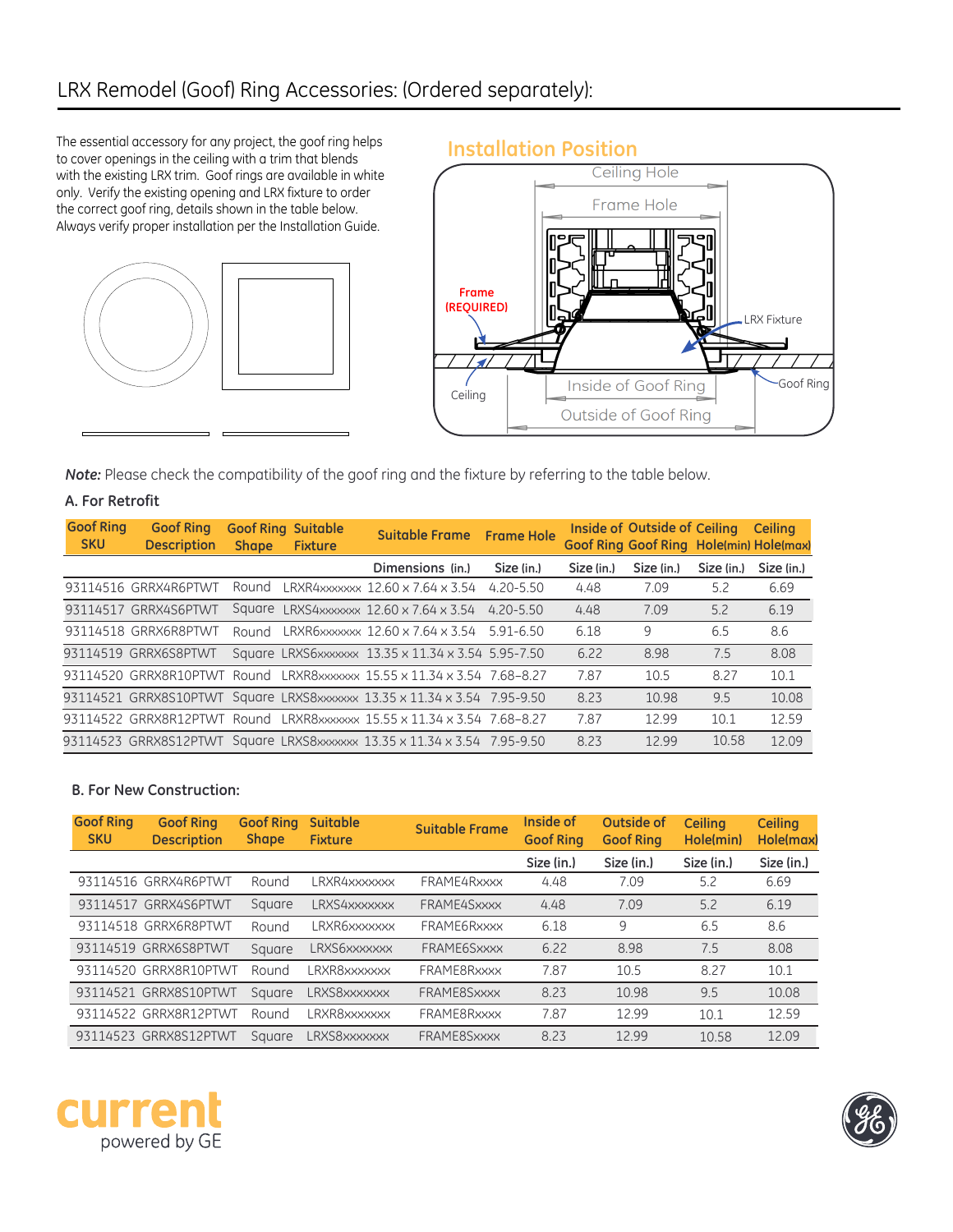# LRX Accessories (Ordered separately):

| <b>PRODUCT DESCRIPTION</b>                   | MATERIAL DESCRIPTION MATERIAL |          | <b>NOTES</b>                                                        |
|----------------------------------------------|-------------------------------|----------|---------------------------------------------------------------------|
| EMERGENCY BATTERY BACKUP KIT (7W)            | LRXEMBBKIT07                  | 93043031 | 7 WATT EMBB QUICK CONNECT KIT (MUST HAVE FIXTURE WITH "EL" OPTION)  |
| EMERGENCY BATTERY BACKUP KIT (10W)           | LRXEMBBKIT10                  | 93043540 | 10 WATT EMBB QUICK CONNECT KIT (MUST HAVE FIXTURE WITH "EL" OPTION) |
| 4" NEW CONSTRUCTION ROUND FRAME KIT          | FRAME4R                       | 93090208 | RECOMMENDED FOR NEW CONSTRUCTION APPLICATIONS                       |
| 6" NEW CONSTRUCTION ROUND FRAME KIT          | FRAME6R                       | 93025091 | RECOMMENDED FOR NEW CONSTRUCTION APPLICATIONS                       |
| 8" NEW CONSTRUCTION ROUND FRAME KIT          | FRAME8R                       | 93025092 | RECOMMENDED FOR NEW CONSTRUCTION APPLICATIONS                       |
| 4" NEW CONSTRUCTION SOUARE FRAME KIT         | FRAME4S                       | 93090209 | RECOMMENDED FOR NEW CONSTRUCTION APPLICATIONS                       |
| 6" NEW CONSTRUCTION SOUARE FRAME KIT         | FRAME6S                       | 93045426 | RECOMMENDED FOR NEW CONSTRUCTION APPLICATIONS                       |
| 8" NEW CONSTRUCTION SOUARE FRAME KIT         | FRAME8S                       | 93045427 | RECOMMENDED FOR NEW CONSTRUCTION APPLICATIONS                       |
| <b>ENLIGHTED SENSOR KIT</b>                  | LCACBAVONUNGALV               | 93029451 | SEE LCA KIT LITERATURE & INSTALL GUIDE                              |
| DAINTREE SENSOR KIT                          | LCACBAVTOUNGALV               | 93057194 | SEE LCA KIT LITERATURE & INSTALL GUIDE                              |
| HANGER BAR, C-CHANNEL - 25 1/4" (BOXED PAIR) | BH <sub>3</sub>               | 93110306 | RECOMMENDED FOR NEW CONSTRUCTION APPLICATIONS                       |
| 347V KIT                                     | LRX347V277                    | 93036250 | 347V TRANSFORMER QUICK CONNECT KIT                                  |
|                                              |                               |          |                                                                     |
|                                              |                               |          |                                                                     |
|                                              |                               |          |                                                                     |

# Colored Round Trim Options (ordered separately):

| <b>PRODUCT DESCRIPTION</b>                                   | <b>MATERIAL DESCRIPTION</b> | MATERIAL | <b>LUMEN OUTPUT</b> |
|--------------------------------------------------------------|-----------------------------|----------|---------------------|
| LRXR6 ROUND 6" TRIM INSERT, BLACK                            | LRXR6TRIMBL                 | 93059501 | 70%                 |
| LRXR6 ROUND 6" TRIM INSERT, SILVER                           | LRXR6TRIMSV                 | 93059502 | 90%                 |
| LRXR8 ROUND 8" TRIM INSERT, BLACK (NOT AVAILABLE IN 3000LM)  | LRXR8TRIMBL                 | 93059503 | 70%                 |
| LRXR8 ROUND 8" TRIM INSERT, SILVER (NOT AVAILABLE IN 3000LM) | LRXR8TRIMSV                 | 93059504 | 85%                 |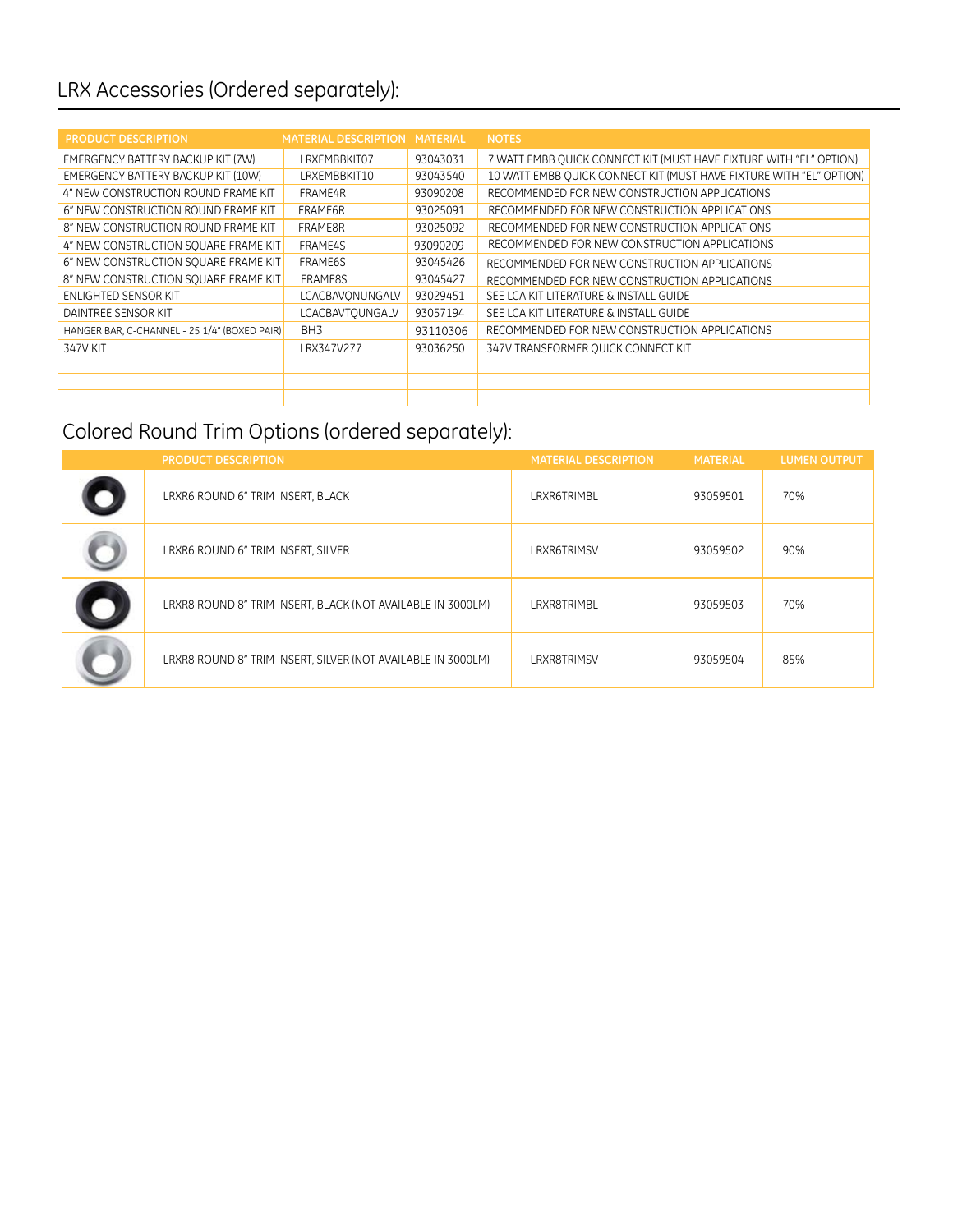# Performance Summary:

| 0-10V Dimming          |     |      |      |      |
|------------------------|-----|------|------|------|
| <b>NOMINAL LUMENS</b>  | 650 | 1000 | 1800 | 3000 |
| Delivered Lumens-LRX*4 | 700 | 1020 | N/A  | N/A  |
| Delivered Lumens-LRX*6 | 700 | 1050 | 1900 | N/A  |
| Delivered Lumens-LRX*8 | 750 | 1200 | 2000 | 3300 |
| System Input Power (W) | 8.5 | 13   | 22   | 35   |
| System Efficacy (LPW)  | 88  | 92   | 91   | 94   |

### Forward Phase Dimming

| <b>NOMINAL LUMENS</b>  | 650 | 1000 | 1800                                      | 3000 | 4000 |
|------------------------|-----|------|-------------------------------------------|------|------|
| Delivered Lumens-LRXR4 | 620 | 990  | N/A                                       | N/A  | N/A  |
| Delivered Lumens-LRXR6 | 660 | 1060 | 1820                                      | N/A  | N/A  |
| Delivered Lumens-LRXR8 | 710 | 990  | 1960                                      | 3180 | 4080 |
| System Input Power (W) |     | 11   | 19                                        | 29   | 41   |
| System Efficacy (LPW)  | 101 | 103  | 103                                       | 109  | 99   |
|                        |     |      | * LPW based off of LRXR8 delivered lumens |      |      |

# Delivered Lumen Multipliers

| CCT   | <b>MULTIPLIERS</b> |
|-------|--------------------|
| 4000K | 1                  |
| 3500K | 0.98               |
| 3000K | 0.94               |

### 4" Round LRX (EX: LRXR410830MD)

| LUMINANCE DATA (CD/SQ.M) |       |            |       |  |  |  |  |
|--------------------------|-------|------------|-------|--|--|--|--|
| Angle                    | o۰    | $45^\circ$ | 90°   |  |  |  |  |
| 45°                      | 44163 | 43507      | 44576 |  |  |  |  |
| $55^\circ$               | 31383 | 30998      | 31794 |  |  |  |  |
| 65°                      | 19283 | 19142      | 19599 |  |  |  |  |
| $75^{\circ}$             | 12977 | 12649      | 12986 |  |  |  |  |
| 85°                      | 6327  | 6456       | 8002  |  |  |  |  |

| ZONAL LUMEN SUMMARY |        |  |  |  |  |  |
|---------------------|--------|--|--|--|--|--|
| Zone                | Lumens |  |  |  |  |  |
| $0 - 10$            | 50.98  |  |  |  |  |  |
| $10 - 20$           | 143.53 |  |  |  |  |  |
| $20 - 30$           | 208.85 |  |  |  |  |  |
| $30 - 40$           | 226.68 |  |  |  |  |  |
| 40-50               | 194.68 |  |  |  |  |  |
| $50 - 60$           | 131.45 |  |  |  |  |  |
| $60 - 70$           | 66.78  |  |  |  |  |  |
| 70-80               | 29.04  |  |  |  |  |  |
| 80-90               | 69     |  |  |  |  |  |
| 90-100              | 0.04   |  |  |  |  |  |
| 100-110             | 0.04   |  |  |  |  |  |
| 110-120             | 0.03   |  |  |  |  |  |
| 120-130             | 0.02   |  |  |  |  |  |
| 130-140             | 0.02   |  |  |  |  |  |
| 140-150             | 0.02   |  |  |  |  |  |
| 150-160             | 0.02   |  |  |  |  |  |
| 160-170             | 0.01   |  |  |  |  |  |
| 170-180             | 0.00   |  |  |  |  |  |

|              |     |      |     |        |     |     |     | <b>COEFFICIENTS OF UTILIZATION</b> |     |     |        |     |     |     |     |     |     |     |
|--------------|-----|------|-----|--------|-----|-----|-----|------------------------------------|-----|-----|--------|-----|-----|-----|-----|-----|-----|-----|
| <b>RC</b>    |     | 80%  |     |        |     |     | 70% |                                    |     | 50% |        |     | 30% |     |     | 10% |     | 0%  |
| <b>RW</b>    | 70% | 50%' | 30% | $10\%$ | 70% | 50% | 30% | 10%                                | 50% | 30% | $10\%$ | 50% | 30% | 10% | 50% | 30% | 10% | 0%  |
|              | 119 | 119  | 119 | 119    | 116 | 116 | 116 | 116                                | 111 | 111 | 111    | 106 | 106 | 106 | 102 | 102 | 102 | 100 |
|              | 111 | 107  | 103 | 100    | 108 | 105 | 102 | 99                                 | 101 | 98  | 96     | 97  | 95  | 93  | 93  | 92  | 90  | 88  |
| <sup>2</sup> | 103 | 96   | 90  | 85     | 100 | 94  | 89  | 84                                 | 90  | 86  | 82     | 87  | 84  | 80  | 84  | 81  | 79  | 77  |
| 3            | 95  | 86   | 79  | 73     | 92  | 84  | 78  | 73                                 | 81  | 76  | 71     | 79  | 74  | 70  | 76  | 72  | 69  | 67  |
| 4            | 88  | 77   | 70  | 64     | 86  | 76  | 69  | 63                                 | 74  | 67  | 63     | 71  | 66  | 62  | 69  | 65  | 61  | 59  |
| 5            | 81  | 70   | 62  | 56     | 79  | 69  | 62  | 56                                 | 67  | 60  | 55     | 65  | 59  | 55  | 63  | 58  | 54  | 52  |
| 6            | 76  | 64   | 56  | 50     | 74  | 63  | 55  | 50                                 | 61  | 54  | 49     | 60  | 54  | 49  | 58  | 53  | 49  | 47  |
|              | п.  | 58   | 50  | 45     | 69  | 58  | 50  | 45                                 | 56  | 49  | 44     | 55  | 49  | 44  | 53  | 48  | 44  | 42  |
| 8            | 66  | 54   | 46  | 41     | 65  | 53  | 46  | 40                                 | 52  | 45  | 40     | 51  | 44  | 40  | 49  | 44  | 40  | 38  |
| 9            | 62  | 50   | 42  | 37     | 61  | 49  | 42  | 37                                 | 48  | 41  | 37     | 47  | 41  | 37  | 46  | 40  | 36  | 35  |
| 10           | 58  | 46   | 39  | 34     | 57  | 46  | 38  | 34                                 | 45  | 38  | 34     | 44  | 38  | 33  | 43  | 37  | 33  | 32  |

| <b>ZONAL LUMEN SUMMARY</b> |        |           |              |  |  |  |  |
|----------------------------|--------|-----------|--------------|--|--|--|--|
| Zone                       | Lumens | % of Lamp | % of Fixture |  |  |  |  |
| $0 - 20$                   | 194.51 | N.A.      | 18.4         |  |  |  |  |
| $0 - 30$                   | 403.36 | N.A.      | 38.1         |  |  |  |  |
| $0 - 40$                   | 630.04 | N.A.      | 59.5         |  |  |  |  |
| $0 - 60$                   | 956.17 | N.A.      | 90.3         |  |  |  |  |
| $0 - 80$                   | 1052   | N.A.      | 99.3         |  |  |  |  |
| $0 - 90$                   | 1058.9 | N.A.      | 100          |  |  |  |  |
|                            |        |           |              |  |  |  |  |





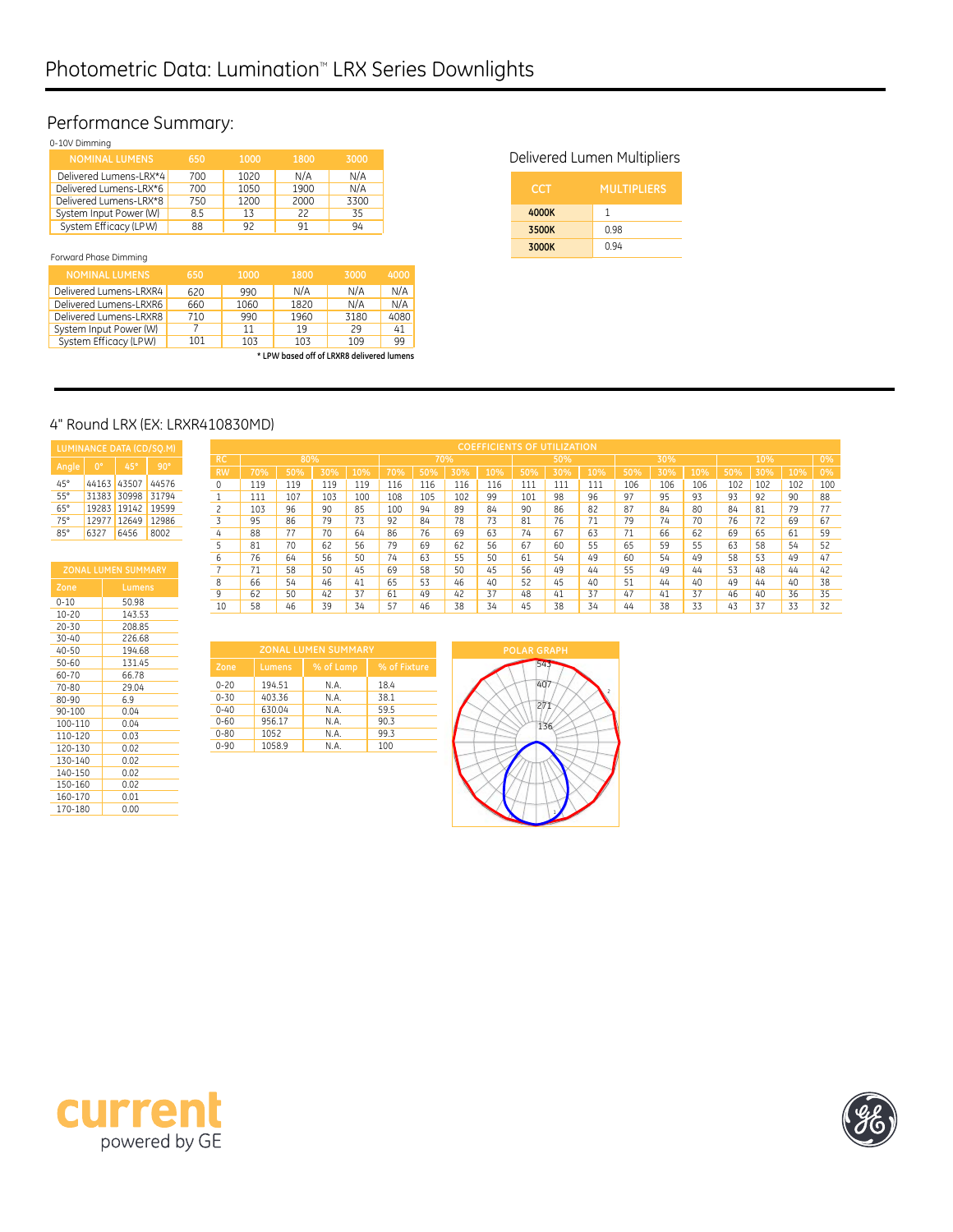# Photometric Data: Lumination<sup>®</sup> LRX Series Downlights

### 6" Round LRX (EX: LRXR610830MD)

| <b>ZONAL LUMEN SUMMARY</b> |        |  |  |  |  |  |  |  |  |  |
|----------------------------|--------|--|--|--|--|--|--|--|--|--|
| Zone                       | Lumens |  |  |  |  |  |  |  |  |  |
| 0-10°                      | 48.26  |  |  |  |  |  |  |  |  |  |
| $10 - 20^{\circ}$          | 135.99 |  |  |  |  |  |  |  |  |  |
| $20 - 30^{\circ}$          | 199.14 |  |  |  |  |  |  |  |  |  |
| $30 - 40^{\circ}$          | 221.96 |  |  |  |  |  |  |  |  |  |
| $40 - 50^{\circ}$          | 188.12 |  |  |  |  |  |  |  |  |  |
| $50 - 60^{\circ}$          | 118.95 |  |  |  |  |  |  |  |  |  |
| 60-70°                     | 54.04  |  |  |  |  |  |  |  |  |  |
| $70 - 80^\circ$            | 25.47  |  |  |  |  |  |  |  |  |  |
| $80 - 90^{\circ}$          | 7.78   |  |  |  |  |  |  |  |  |  |
| $90 - 100^{\circ}$         | 0.06   |  |  |  |  |  |  |  |  |  |
| $100 - 110^{\circ}$        | 0.02   |  |  |  |  |  |  |  |  |  |
| $110 - 120^{\circ}$        | 0.03   |  |  |  |  |  |  |  |  |  |
| $120 - 130^{\circ}$        | 0.03   |  |  |  |  |  |  |  |  |  |
| 130-140°                   | 0.04   |  |  |  |  |  |  |  |  |  |
| 140-150°                   | 0.05   |  |  |  |  |  |  |  |  |  |
| 150-160°                   | 0.05   |  |  |  |  |  |  |  |  |  |
| 160-170°                   | 0.03   |  |  |  |  |  |  |  |  |  |
| 170-180°                   | 0.01   |  |  |  |  |  |  |  |  |  |

|           | <b>COEFFICIENTS OF UTILIZATION</b> |     |     |     |     |     |     |     |     |     |     |     |     |     |     |     |     |       |
|-----------|------------------------------------|-----|-----|-----|-----|-----|-----|-----|-----|-----|-----|-----|-----|-----|-----|-----|-----|-------|
| <b>RC</b> |                                    | 80% |     |     |     | 70% |     |     |     | 50% |     |     | 30% |     |     | 10% |     | 0%    |
| <b>RW</b> | 70%                                | 50% | 30% | 10% | 70% | 50% | 30% | 10% | 50% | 30% | 10% | 50% | 30% | 10% | 50% | 30% | 10% | $0\%$ |
| 0         | 119                                | 119 | 119 | 119 | 116 | 116 | 116 | 116 | 111 | 111 | 111 | 106 | 106 | 106 | 102 | 102 | 102 | 100   |
|           | 111                                | 107 | 104 | 100 | 108 | 105 | 102 | 99  | 101 | 98  | 96  | 97  | 95  | 93  | 93  | 92  | 90  | 88    |
|           | 103                                | 96  | 90  | 85  | 100 | 94  | 89  | 85  | 91  | 86  | 83  | 87  | 84  | 81  | 85  | 82  | 79  | 77    |
| 3         | 95                                 | 86  | 79  | 74  | 93  | 85  | 78  | 73  | 82  | 76  | 72  | 79  | 75  | 71  | 77  | 73  | 69  | 68    |
| 4         | 88                                 | 78  | 70  | 64  | 86  | 76  | 69  | 64  | 74  | 68  | 63  | 72  | 67  | 62  | 70  | 65  | 62  | 60    |
| 5         | 82                                 | 70  | 63  | 57  | 80  | 69  | 62  | 57  | 67  | 61  | 56  | 66  | 60  | 55  | 64  | 59  | 55  | 53    |
| 6         | 76                                 | 64  | 56  | 51  | 74  | 63  | 56  | 50  | 62  | 55  | 50  | 60  | 54  | 50  | 59  | 53  | 49  | 47    |
|           | 71                                 | 59  | 51  | 45  | 69  | 58  | 51  | 45  | 57  | 50  | 45  | 55  | 49  | 45  | 54  | 48  | 44  | 43    |
| 8         | 66                                 | 54  | 46  | 41  | 65  | 53  | 46  | 41  | 52  | 45  | 41  | 51  | 45  | 40  | 50  | 44  | 40  | 39    |
| 9         | 62                                 | 50  | 42  | 37  | 61  | 49  | 42  | 37  | 48  | 42  | 37  | 47  | 41  | 37  | 46  | 41  | 37  | 35    |
| 10        | 59                                 | 46  | 39  | 34  | 57  | 46  | 39  | 34  | 45  | 38  | 34  | 44  | 38  | 34  | 43  | 38  | 34  | 32    |

**NOTE**: Floor Cavity Reflectance : 20%

| <b>ZONAL LUMEN SUMMARY</b> |        |              |  |  |  |  |  |  |  |  |  |
|----------------------------|--------|--------------|--|--|--|--|--|--|--|--|--|
| Zone                       | Lumens | % of Fixture |  |  |  |  |  |  |  |  |  |
| $0 - 20^{\circ}$           | 184.25 | 18.40        |  |  |  |  |  |  |  |  |  |
| $0-30^\circ$               | 383.39 | 38.30        |  |  |  |  |  |  |  |  |  |
| $0 - 40^{\circ}$           | 605.34 | 60.50        |  |  |  |  |  |  |  |  |  |
| $0 - 60^{\circ}$           | 912.41 | 91.20        |  |  |  |  |  |  |  |  |  |
| $0 - 80^{\circ}$           | 991.92 | 99.20        |  |  |  |  |  |  |  |  |  |
| $0 - 90^{\circ}$           | 999.70 | 100.00       |  |  |  |  |  |  |  |  |  |

|           | <b>ZONAL LUMEN SUMMARY</b> |              |              | LUMINANCE DATA (CANDELA/m <sup>2</sup> ) |       |            |  |  |  |
|-----------|----------------------------|--------------|--------------|------------------------------------------|-------|------------|--|--|--|
|           | Lumens                     | % of Fixture | Gamma        | $0^{\circ}$                              | 45°   | $90^\circ$ |  |  |  |
| ۰         | 184.25                     | 18.40        | $45^{\circ}$ | 17519                                    | 17519 | 17519      |  |  |  |
| ۰         | 383.39                     | 38.30        | $55^{\circ}$ | 11682                                    | 11682 | 11682      |  |  |  |
| ۰         | 605.34                     | 60.50        | $65^{\circ}$ | 6286                                     | 6286  | 6286       |  |  |  |
| $\bullet$ | 91241                      | 91.20        | $75^{\circ}$ | 4723                                     | 4723  | 4723       |  |  |  |
| ۰         | 991.92                     | 99.20        | $85^\circ$   | 4000                                     | 4000  | 4000       |  |  |  |
| ۰         | 999 70                     | 100.00       |              |                                          |       |            |  |  |  |



#### 8" Round LRX (EX: LRXR818830MD)

|                    | <b>ZONAL LUMEN SUMMARY</b> |           |                                     |     |     |     |     |     |     | <b>COEFFICIENTS OF UTILIZATION</b>   |     |     |     |     |                    |     |     |     |     |     |
|--------------------|----------------------------|-----------|-------------------------------------|-----|-----|-----|-----|-----|-----|--------------------------------------|-----|-----|-----|-----|--------------------|-----|-----|-----|-----|-----|
| Zone               | Lumens                     | <b>RC</b> |                                     | 80% |     |     |     |     | 70% |                                      |     | 50% |     |     | 30%                |     |     | 10% |     | 0%  |
|                    |                            | <b>RW</b> | 70%                                 | 50% | 30% | 10% | 70% | 50% | 30% | 10%                                  | 50% | 30% | 10% | 50% | 30%                | 10% | 50% | 30% | 10% | 0%  |
| $0 - 10^{\circ}$   | 87.00                      | 0         | 119                                 | 119 | 119 | 119 | 116 | 116 | 116 | 116                                  | 111 | 111 | 111 | 106 | 106                | 106 | 102 | 102 | 102 | 100 |
| $10 - 20^{\circ}$  | 245.00                     |           | 111                                 | 107 | 104 | 101 | 108 | 105 | 102 | 99                                   | 101 | 98  | 96  | 97  | 95                 | 93  | 94  | 92  | 90  | 88  |
| $20 - 30^{\circ}$  | 357.94                     |           | 103                                 | 96  | 91  | 86  | 101 | 94  | 89  | 85                                   | 91  | 87  | 83  | 88  | 84                 | 81  | 85  | 82  | 79  | 78  |
| $30-40^\circ$      | 405.72                     |           | 95                                  | 87  |     | 74  |     |     |     | 74                                   |     |     |     |     |                    |     | 77  |     |     |     |
| $40 - 50^{\circ}$  | 355.72                     |           |                                     |     | 80  |     | 93  | 85  | 79  |                                      | 82  | 77  | 72  | 80  | 75                 | 71  |     | 73  | 70  | 68  |
| $50 - 60^{\circ}$  | 213.19                     |           | 88                                  | 78  | 71  | 65  | 86  | 77  | 70  | 65                                   | 75  | 68  | 64  | 72  | 67                 | 63  | 70  | 66  | 62  | 60  |
| $60 - 70^{\circ}$  | 84.35                      |           | 82                                  | 71  | 63  | 57  | 80  | 70  | 63  | 57                                   | 68  | 61  | 56  | 66  | 60                 | 56  | 64  | 59  | 55  | 53  |
|                    |                            | 6         | 76                                  | 65  | 57  | 51  | 75  | 64  | 56  | 51                                   | 62  | 55  | 50  | 60  | 54                 | 50  | 59  | 54  | 50  | 48  |
| $70 - 80^{\circ}$  | 37.58                      |           | 71                                  | 59  | 51  | 46  | 70  | 58  | 51  | 46                                   | 57  | 50  | 45  | 56  | 50                 | 45  | 54  | 49  | 45  | 43  |
| $80 - 90^{\circ}$  | 10.61                      | 8         | 67                                  | 54  | 47  | 41  | 65  | 54  | 46  | 41                                   | 52  | 46  | 41  | 51  | 45                 | 41  | 50  | 45  | 41  | 39  |
| $90 - 100^{\circ}$ | 0.07                       | 9         | 62                                  | 50  | 43  | 38  | 61  | 50  | 42  | 38                                   | 49  | 42  | 37  | 47  | 41                 | 37  | 47  | 41  | 37  | 35  |
| 100-110°           | 0.14                       | 10        | 59                                  | 47  | 39  | 34  | 57  | 46  | 39  | 34                                   | 45  | 39  | 34  | 44  | 38                 | 34  | 43  | 38  | 34  | 32  |
| 110-120°           | 0.29                       |           |                                     |     |     |     |     |     |     |                                      |     |     |     |     |                    |     |     |     |     |     |
| 120-130°           | 0.44                       |           | NOTE: Floor Cavity Reflectance: 20% |     |     |     |     |     |     |                                      |     |     |     |     |                    |     |     |     |     |     |
| 130-140°           | 0.54                       |           | <b>ZONAL LIIMEN SHMMARV</b>         |     |     |     |     |     |     | <b>I IIMINANCE DATA (CANDELA/m2)</b> |     |     |     |     | <b>POLAR GRAPH</b> |     |     |     |     |     |

# **NOTE**: Floor Cavity Reflectance : 20%

| <b>ZONAL LUMEN SUMMARY</b> |         |              |  |  |  |  |  |  |
|----------------------------|---------|--------------|--|--|--|--|--|--|
| Zone                       | Lumens  | % of Fixture |  |  |  |  |  |  |
| $0 - 20^{\circ}$           | 332.00  | 18.40        |  |  |  |  |  |  |
| $0 - 30^{\circ}$           | 689.94  | 38.30        |  |  |  |  |  |  |
| $0 - 40^{\circ}$           | 1095.66 | 60.90        |  |  |  |  |  |  |
| $0 - 60^{\circ}$           | 1664.57 | 92.50        |  |  |  |  |  |  |
| $0 - 80^\circ$             | 1786.51 | 99.20        |  |  |  |  |  |  |
| $0-90^\circ$               | 1797.12 | 99.80        |  |  |  |  |  |  |

|                      | ZONAL LUMEN SUMMARY |              |              |             | LUMINANCE DATA (CANDELA/m <sup>2</sup> ) |            |
|----------------------|---------------------|--------------|--------------|-------------|------------------------------------------|------------|
|                      | Lumens              | % of Fixture | Gamma        | $0^{\circ}$ | 45°                                      | $90^\circ$ |
| ۰                    | 332.00              | 18.40        | 45°          | 8251        | 8251                                     | 8251       |
| ۰                    | 689.94              | 38.30        | 55°          | 4433        | 4433                                     | 4433       |
| ۰                    | 1095.66             | 60.90        | $65^{\circ}$ | 1645        | 1645                                     | 1645       |
| ۰                    | 1664.57             | 92.50        | $75^{\circ}$ | 827         | 827                                      | 827        |
| $\overline{\bullet}$ | 1786.51             | 99.20        | $85^\circ$   | 263         | 263                                      | 263        |
| ۰                    | 170712              | 00.80        |              |             |                                          |            |





130-140° 0.54<br>140-150° 0.55 140-150° 0.55<br>150-160° 0.48 150-160° 0.48<br>160-170° 0.31 160-170° 0.31<br>170-180° 0.10  $170 - 180°$ 

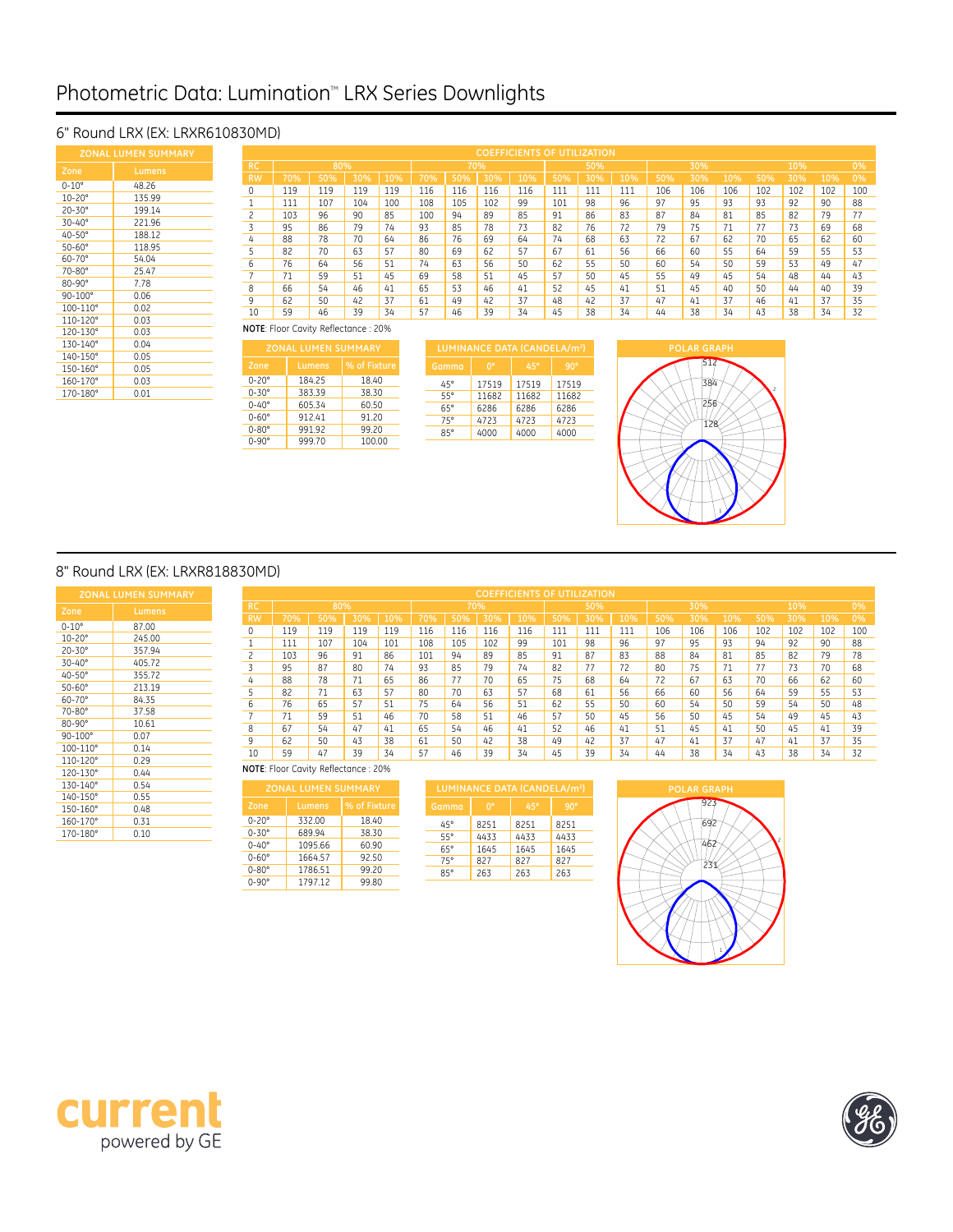# Photometric Data: Lumination<sup>®</sup> LRX Series Downlights

# 4" Square LRX (EX: LRXS410830MD)

|                |             | LUMINANCE DATA (CD/SO.M)   |            |                 |                     |     |                            |     |              |     |     | <b>COEFFICIENTS OF UTILIZATION</b> |     |                    |     |     |     |     |     |     |     |       |
|----------------|-------------|----------------------------|------------|-----------------|---------------------|-----|----------------------------|-----|--------------|-----|-----|------------------------------------|-----|--------------------|-----|-----|-----|-----|-----|-----|-----|-------|
|                | $0^{\circ}$ | $45^\circ$                 | $90^\circ$ | <b>RC</b>       |                     | 80% |                            |     |              | 70% |     |                                    |     | 50%                |     |     | 30% |     |     | 10% |     | $0\%$ |
| Angle          |             |                            |            | <b>RW</b>       | 70%                 | 50% | 30%                        | 10% | 70%          | 50% | 30% | 10%                                | 50% | 30%                | 10% | 50% | 30% | 10% | 50% | 30% | 10% | 0%    |
| 45°            |             | 35273 36299                | 35256      | 0               | 119                 | 119 | 119                        | 119 | 116          | 116 | 116 | 116                                | 111 | 111                | 111 | 106 | 106 | 106 | 102 | 102 | 102 | 100   |
| 55°            |             | 27588 27635                | 27301      | $\mathbf{1}$    | 111                 | 107 | 103                        | 100 | 108          | 104 | 101 | 98                                 | 100 | 98                 | 95  | 96  | 94  | 92  | 93  | 91  | 89  | 87    |
| 65°            |             | 18968 18839                | 18210      | $\overline{c}$  | 102                 | 95  | 89                         | 84  | 100          | 93  | 88  | 83                                 | 90  | 85                 | 81  | 86  | 83  | 79  | 83  | 80  | 78  | 76    |
| 75°            | 8602        | 9764                       | 7882       | $\overline{3}$  | 94                  | 85  | 78                         | 72  | 92           | 83  | 77  | 71                                 | 80  | 75                 | 70  | 78  | 73  | 69  | 75  | 71  | 68  | 66    |
| 85°            | 6858        | 7083                       | 5183       | 4               | 87                  | 76  | 68                         | 63  | 85           | 75  | 68  | 62                                 | 73  | 66                 | 61  | 70  | 65  | 60  | 68  | 64  | 60  | 58    |
|                |             |                            |            | 5               | 81                  | 69  | 61                         | 55  | 79           | 68  | 60  | 55                                 | 66  | 59                 | 54  | 64  | 58  | 53  | 62  | 57  | 53  | 51    |
|                |             |                            |            | $6\overline{6}$ | 75                  | 63  | 54                         | 49  | 73           | 62  | 54  | 48                                 | 60  | 53                 | 48  | 58  | 52  | 48  | 57  | 51  | 47  | 45    |
|                |             | <b>ZONAL LUMEN SUMMARY</b> |            | $\overline{7}$  | 70                  | 57  | 49                         | 44  | 68           | 56  | 49  | 43                                 | 55  | 48                 | 43  | 54  | 47  | 43  | 52  | 47  | 42  | 41    |
| Zone           |             | <b>Lumens</b>              |            | 8               | 65                  | 53  | 45                         | 39  | 64           | 52  | 44  | 39                                 | 51  | 44                 | 39  | 49  | 43  | 39  | 48  | 43  | 38  | 37    |
| $0 - 10$       |             |                            |            | $\overline{9}$  | 61                  | 49  | 41                         | 36  | 60           | 48  | 41  | 36                                 | 47  | 40                 | 35  | 46  | 40  | 35  | 45  | 39  | 35  | 33    |
|                |             | 48.79                      |            | 10              | 57                  | 45  | 38                         | 33  | 56           | 44  | 37  | 33                                 | 43  | 37                 | 32  | 43  | 37  | 32  | 42  | 36  | 32  | 30    |
| $10 - 20$      |             | 136.05                     |            |                 |                     |     |                            |     |              |     |     |                                    |     |                    |     |     |     |     |     |     |     |       |
| 20-30          |             | 195.03                     |            |                 |                     |     |                            |     |              |     |     |                                    |     |                    |     |     |     |     |     |     |     |       |
| 30-40<br>40-50 |             | 214.18<br>192.29           |            |                 |                     |     | <b>ZONAL LUMEN SUMMARY</b> |     |              |     |     |                                    |     |                    |     |     |     |     |     |     |     |       |
|                |             |                            |            |                 |                     |     |                            |     |              |     |     |                                    |     | <b>POLAR GRAPH</b> |     |     |     |     |     |     |     |       |
| 50-60          |             | 143.00<br>81.10            |            | Zone            | Lumens <sup>1</sup> |     | % of Lamp                  |     | % of Fixture |     |     |                                    |     |                    | 528 |     |     |     |     |     |     |       |
| 60-70          |             |                            |            | $0 - 20$        | 184.85              |     | N.A.                       |     | 17.7         |     |     |                                    |     |                    |     |     |     |     |     |     |     |       |
| 70-80          |             | 27.89                      |            | $0 - 30$        | 379.88              |     | N.A.                       |     | 36.3         |     |     |                                    |     |                    | 395 |     |     |     |     |     |     |       |
| 80-90          |             | 6.20                       |            | $0 - 40$        | 594.06              |     | N.A.                       |     | 56.7         |     |     |                                    |     |                    |     |     |     |     |     |     |     |       |
| 90-100         |             | 0.79                       |            | $0 - 60$        | 929.35              |     | N.A.                       |     | 88.8         |     |     |                                    |     |                    | 263 |     |     |     |     |     |     |       |
| 100-110        |             | 0.65                       |            |                 |                     |     |                            |     |              |     |     |                                    |     |                    |     |     |     |     |     |     |     |       |

| Zone     | Lumens  | % of Lamp | % of Fixture |
|----------|---------|-----------|--------------|
| $0 - 20$ | 184.85  | N.A.      | 17.7         |
| $0 - 30$ | 379.88  | N.A.      | 36.3         |
| $0 - 40$ | 594.06  | N.A.      | 56.7         |
| $0 - 60$ | 929.35  | N.A.      | 88.8         |
| $0 - 80$ | 1038.34 | N.A.      | 99.2         |
| $0 - 90$ | 1044.54 | N.A.      | 99.8         |



# 6" Square LRX (EX: LRXS610830MD)

110-120 0.37<br>120-130 0.23 120-130 0.23<br>130-140 0.18<br>140-150 0.13 130-140 0.18 140-150 0.13 150-160 0.10 160-170 0.06 170-180 0.01

|               |       | LUMINANCE DATA (CD/SQ.M)   |       |                    |     |     |     |     |     |     |     | <b>COEFFICIENTS OF UTILIZATION</b> |     |     |        |     |     |     |     |     |     |     |
|---------------|-------|----------------------------|-------|--------------------|-----|-----|-----|-----|-----|-----|-----|------------------------------------|-----|-----|--------|-----|-----|-----|-----|-----|-----|-----|
|               | n°    | 459                        | 90°   | <b>RC</b>          |     | 80% |     |     |     | 70% |     |                                    |     | 50% |        |     | 30% |     |     | 10% |     | 0%  |
| Angle         |       |                            |       | <b>RW</b>          | 70% | 50% | 30% | 10% | 70% | 50% | 30% | 10%                                | 50% | 30% | $10\%$ | 50% | 30% | 10% | 50% | 30% | 10% | 0%  |
| 45°           | 17826 | 19831                      | .7826 | 0                  | 119 | 119 | 119 | 119 | 116 | 116 | 116 | 116                                | 111 | 111 | 111    | 106 | 106 | 106 | 102 | 102 | 102 | 100 |
| 55°           |       | 12430 14165                | 12430 |                    | 111 | 107 | 104 | 101 | 108 | 105 | 102 | 99                                 | 101 | 98  | 96     | 97  | 95  | 93  | 93  | 92  | 90  | 88  |
| 65°           | 6627  | 8018                       | 6627  | $\mathcal{D}$<br>L | 103 | 96  | 90  | 85  | 100 | 94  | 89  | 84                                 | 91  | 86  | 82     | 87  | 84  | 81  | 84  | 81  | 79  | 77  |
| 75°           | 3963  | 4079                       | 3963  | -                  | 95  | 86  | 79  | 73  | 93  | 84  | 78  |                                    | 81  | 76  | 71     | 79  | 74  | 70  | 76  | 72  | 69  | 67  |
| 85°           | 3057  | 3057                       | 3057  | 4                  | 88  | 77  | 70  | 64  | 86  | 76  | 69  | 63                                 | 74  | 67  | 63     | 71  | 66  | 62  | 69  | 65  | 61  | 59  |
|               |       |                            |       |                    | 81  | 70  | 62  | 56  | 79  | 69  | 61  | 56                                 | 67  | 60  | 55     | 65  | 59  | 55  | 63  | 58  | 54  | 52  |
|               |       |                            |       | b                  | 76  | 64  | 56  | 50  | 74  | 63  | 55  | 50                                 | 61  | 54  | 49     | 59  | 53  | 49  | 58  | 53  | 48  | 47  |
|               |       | <b>ZONAL LUMEN SUMMARY</b> |       |                    | 70  | 58  | 50  | 45  | 69  | 57  | 50  | 44                                 | 56  | 49  | 44     | 55  | 48  | 44  | 53  | 48  | 44  | 42  |
| Zone          |       | Lumens.                    |       | 8                  | 66  | 53  | 46  | 40  | 64  | 53  | 45  | 40                                 | 51  | 45  | 40     | 50  | 44  | 40  | 49  | 44  | 39  | 38  |
|               |       |                            |       | 9                  | 62  | 49  | 42  | 37  | 60  | 49  | 41  | 36                                 | 48  | 41  | 36     | 47  | 40  | 36  | 46  | 40  | 36  | 34  |
| 0-10<br>10.20 |       | 48.40<br>17770             |       | 10                 | 58  | 46  | 38  | 33  | 57  | 45  | 38  | 33                                 | 44  | 38  | 33     | 43  | 37  | 33  | 42  | 37  | 33  | 31  |
|               |       |                            |       |                    |     |     |     |     |     |     |     |                                    |     |     |        |     |     |     |     |     |     |     |

| $0 - 10$   | 48.40  |
|------------|--------|
| $10 - 20$  | 137.38 |
| $20 - 30$  | 203.26 |
| $30 - 40$  | 229.80 |
| $40 - 50$  | 202.64 |
| 50-60      | 136.51 |
| $60 - 70$  | 63.03  |
| 70-80      | 22.61  |
| 80-90      | 6.12   |
| $90 - 100$ | 0.03   |
| 100-110    | 0.00   |
| 110-120    | 0.00   |
| 120-130    | 0.00   |
| 130-140    | 0.02   |
| 140-150    | 0.06   |
| 150-160    | 0.05   |
| 160-170    | 0.03   |
| 170-180    | 0.01   |
|            |        |

| <b>ZONAL LUMEN SUMMARY</b> |         |           |              |  |  |  |  |  |
|----------------------------|---------|-----------|--------------|--|--|--|--|--|
| Zone                       | Lumens  | % of Lamp | % of Fixture |  |  |  |  |  |
| $0 - 20$                   | 185.78  | N.A.      | 17.70        |  |  |  |  |  |
| $0 - 30$                   | 389.04  | N.A.      | 37.10        |  |  |  |  |  |
| $0 - 40$                   | 618.84  | N.A.      | 58.90        |  |  |  |  |  |
| $0 - 60$                   | 957.99  | N.A.      | 91.20        |  |  |  |  |  |
| $0 - 80$                   | 1043.63 | N.A.      | 99.40        |  |  |  |  |  |
| $0 - 90$                   | 1049.74 | N.A.      | 100.00       |  |  |  |  |  |